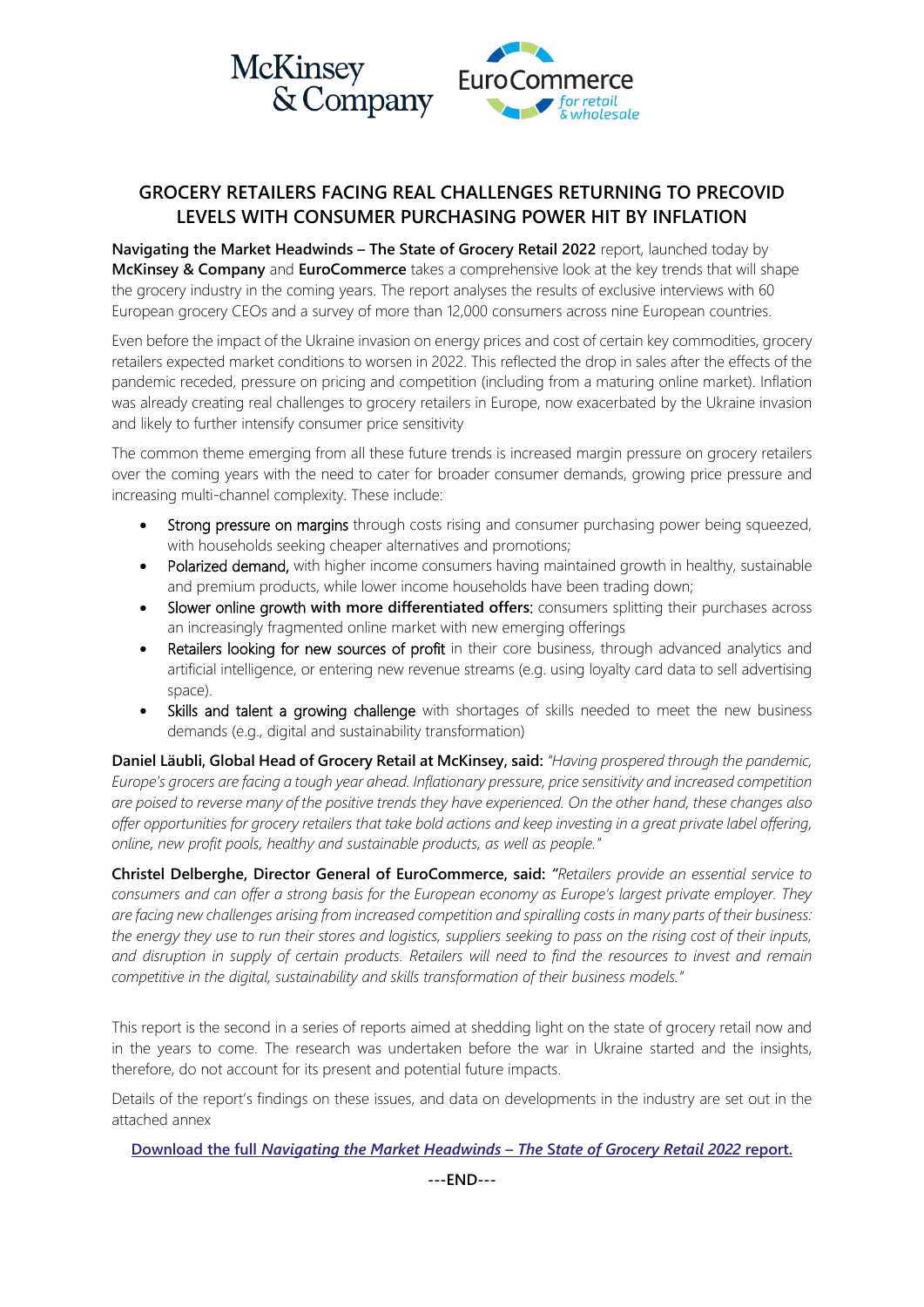### **NOTES TO EDITORS**

#### **About McKinsey & Company**

McKinsey & Company is a global management consulting firm committed to helping organizations create Change that Matters. In more than 130 cities and 65 countries, our teams help clients across the private, public and social sectors shape bold strategies and transform the way they work, embed technology where it unlocks value, and build capabilities to sustain the change. Not just any change, but Change that Matters – for their organizations, their people, and in turn society at large.

#### **About EuroCommerce EuroCommerce**

EuroCommerce is the principal European organisation representing the retail and wholesale sector. It embraces national associations in 28 countries and 5 million companies, both leading global players such as Carrefour, Ikea, Metro and Tesco, and many small businesses. Retail and wholesale is the link between producers and consumers. Over a billion times a day, retailers and wholesalers distribute goods and provide an essential service to millions of business and individual customers. The sector generates 1 in 7 jobs, offering a varied career to 26 million Europeans, many of them young people. It also supports millions of further jobs throughout the supply chain, from small local suppliers to international businesses. EuroCommerce is the recognised European social partner for the retail and wholesale sector.

#### **For press enquiries, please contact:**

Julia Büntig [julia\\_buentig@mckinsey.com](mailto:julia_buentig@mckinsey.com) +49 1753184976 Neil McMillan [mcmillan@eurcommerce.eu+](mailto:mcmillan@eurcommerce.eu)32 479 402 241 Daniela Haiduc [haiduc@eurocommerce.eu](mailto:haiduc@eurocommerce.eu) +32 473 562 936

## ANNEX – DETAILED INFORMATION

The report identifies five key trends that will shape the industry this year and beyond:

- **1. Pressure on margins:** Inflation will increase retailers' costs and shrink consumers' disposable incomes. The return to normal sales levels after higher sales during COVID and further pressure on consumers' purchasing power will drive consumers, particularly with lower incomes, to seek cheaper products and promotions. Discounters and players with competitive entry-level prices and privatelabel products likely to gain market share in this situation.
- **2. Greater divides between consumers:** Consumers' responses suggest a wider gulf between households and their choices. Principally high-income consumers, younger generations and larger households are planning to buy more of healthy, premium, and sustainable products. On the other hand, consumers, particularly in lower income households have indicated much greater price sensitivity, with many more saying (even before the current crisis) that they planned to trade down to cheaper products compared with 2021. The report concludes that grocers will need to consider trimming the middle of their assortments and further strengthen their entry-price and premium products to cater for this divide in consumer needs.
- **3. Slower online growth with more differentiated offers:** The online market is becoming increasingly fractured with new and emerging offerings, the most prominent being instant delivery. Online growth in 2022 is likely to slow or pause for a year in many markets, accompanied by increasing differentiation (e.g. larger assortments, local or organic offerings, or a lean value proposition). As a result, consumers will start to split their online purchases across different online shops with a range of online formats competing for basket space.